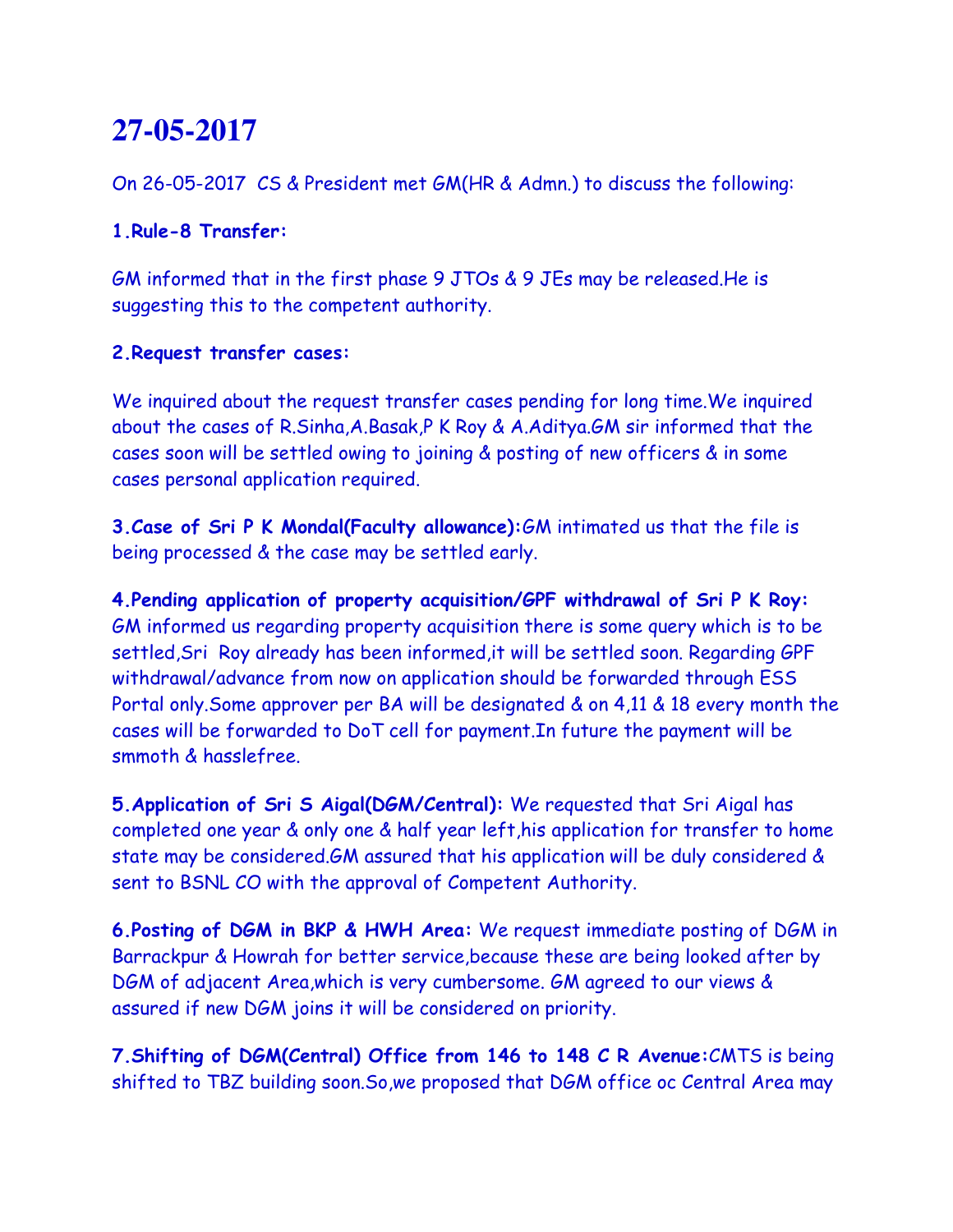be shifted and accommodated in that set up. GM apprceciated our view & told that PGM/CFA II has given this proposal also.Administration is considering it positively.

The meeting ended in a cordial manner & we thank GM for given us time to discuss.

## **25-05-2017**

An emergent meeting of the circle committee of AIBSNLEA/CTD will be held on 27/05/2017(Saturday) at 4 PM in the Association Room at RCH.All concerned are requested to attend punctually. ( click to see notice)

## **23-05-2017**

### **CONGRATULATION !**

Cancellation of transfer order of Com.Tridip Chakraborty ,President,AIBSNLEA/CTD issued today.We are extremely thankful to our CS & OS(E)/CHQ,GM(Fin)/CTD for their co-operation. We also congratulate our beloved GS for getting it done.

(click to see order)

### **20-05-2017**

On 19-05-2017 at Sujata Sadan,Hazra ,Open Session of NFTE BSNL/CTD took place,On behalf of AIBSNLEA/CTD CS,ACS & Os attended the open session.CS in his speech explained the need of all embracive unity for fighting out the conspiracy of DoT & Govt.of India to make BSNL sick.We must come forward to forge the unity & make our BSNL profit making & get our 3rd PRC benefit & other HR issues.

## **18-05-2017**

On 16-05-2017 A joint team of AIBSNLEA/CTD & WB Circle comprising of CS,ACSs,President of AIBSNLEA/CTD & Branch Secretary & other important members of AIBSNLEA/WB met JAO & JTO trinees in CTTC,Salt Lake in an interactive session.We gave them a clarion call to come forward & strengthen our beloved organisation actively.In brief the leaders explained the birth of AIBSNLEA as an umbrella organisation of all executives cadre of BSNL.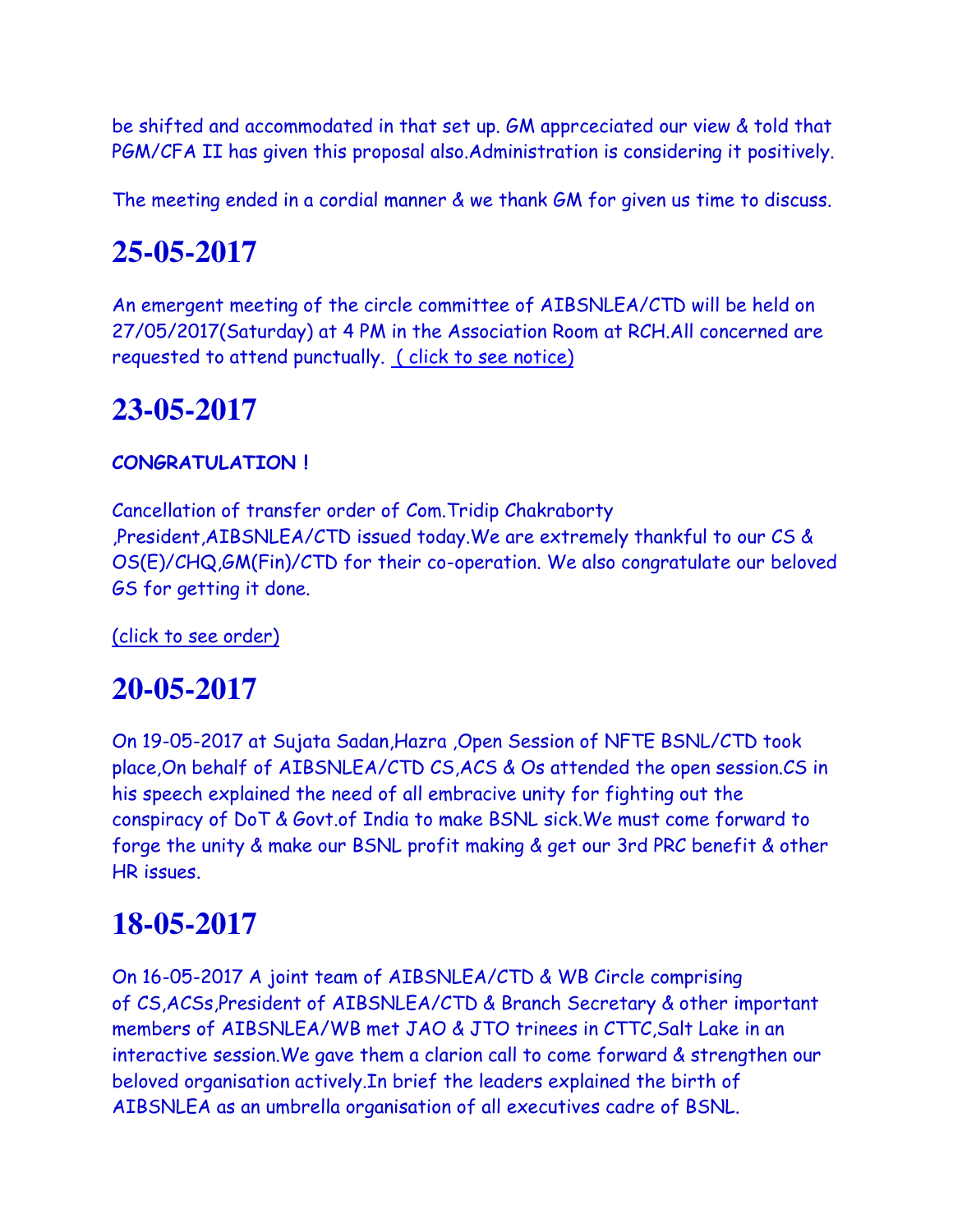Both the session with JAO & JTO trainees were very spontaneous & lively.We congratulated & welcome them in our fold to enrich BSNL.

# **17-05-2017**

### **AIBSNLEA WISHES**

### **A Very Happy & Prosperous**

### **"World Telecom Day -2017"**

### **AIBSNLEA hope that in this Year Whole Telecom Sector will groom with all flavors/colors.**

# **17-05-2017**

Com.V K Paramsivam,Our Ex OS/South,CHQ & dynamic leader passed away on 16- 05-2017 .We deeply mourn his sad & sudden demise & convey our deepest condolence to the bereaved family. May his soul RIP.

# **16-05-2017**

On 15-05-2017 a section of people claiming them as Union leaders gheraoed DGM/NWO/South until 6-00 PM.After intervention ob Our Circle & Branch leaders & active role of PGM-II the gherao was withdrawn in presence of Police force.

We condemn this kind of hooliganism in office premise by which the working environment is being disrupted.We demnd strong action on behalf of management so that this type of nuisance may be prevented.

# **13-05-2017**

On 12th May CS attended the blood donation programme by TEU(BSNL) at Telephone Bhaban.As an esteemed guest CS was felicitated by Memento,Flower bouquet & sweets by the leadership of TEU(BSNL).CS thanked them for organising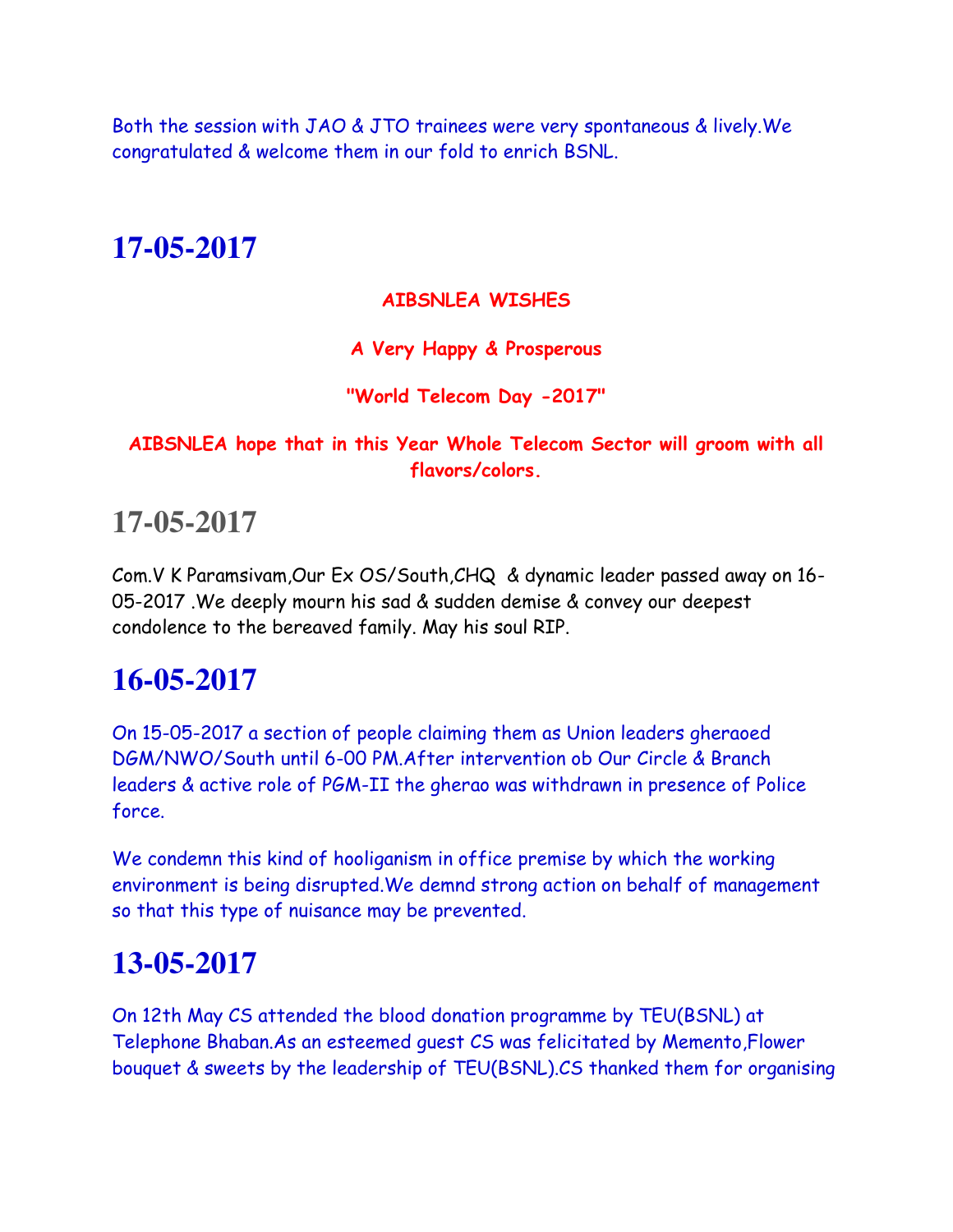such a humane programme especially in the summer & wished all the success.More than 85 donors donated the gift of life in that camp.

**We congratulate all of them & the organisers for such noble act.**

# **13-05-2017**

CS met GM(HR & Admin) and expressed our resentment for recently issued transfer order of SDEs to RCNGN arbitrarily without maintaining any norm such as exercise of option/Senior-Junior List,etc.GM told that this order was issued by BSNL CO.CTD has not been consulted.However,efforts will be made to to relieve unwilling candidates & note in this regard will be sent to BSNL CO by the competent authority.

CS also reminded GM about long pending request transfer cases.GM assured that at the time of joining new SDEs/JTOs the cases will be considered.

# **03-05-2017**

### DE to DGM (Engg.) promotion orders issued:

Congratulations! AIBSNLEAs consistent efforts yielded results in getting released the long awaited DE to DGM Promotion Orders. AIBSNLEA extends its sincere gratitude and thanks to CMD BSNL, Director (HR), PGM (Pers.), Jt. GM (Pers.) and his entire team for their overwhelming support and tremendous work. AIBSNLEA congratulates all the promote officers for the new assignment.

### [<<<Click here for the copy of the Order>>>>](http://www.aibsnleachq.in/DGM_20PRMN_A_03_05_2017.PDF)

### **03-05-2017**

### **AIBSNLEA stand on replacement of existing pay scales:**

AIBSNLEA has reiterated its stand on the replacement of intermediatory pay scales E1A, E2A and other scales E3,E4,E5, E6 by E2,E3,E4,E5,E6 and E7 respectively and accordingly has given a letter to CMD, BSNL and Secretary (Telecom) for reconsideration. In this connection BSNL has already sent a proposal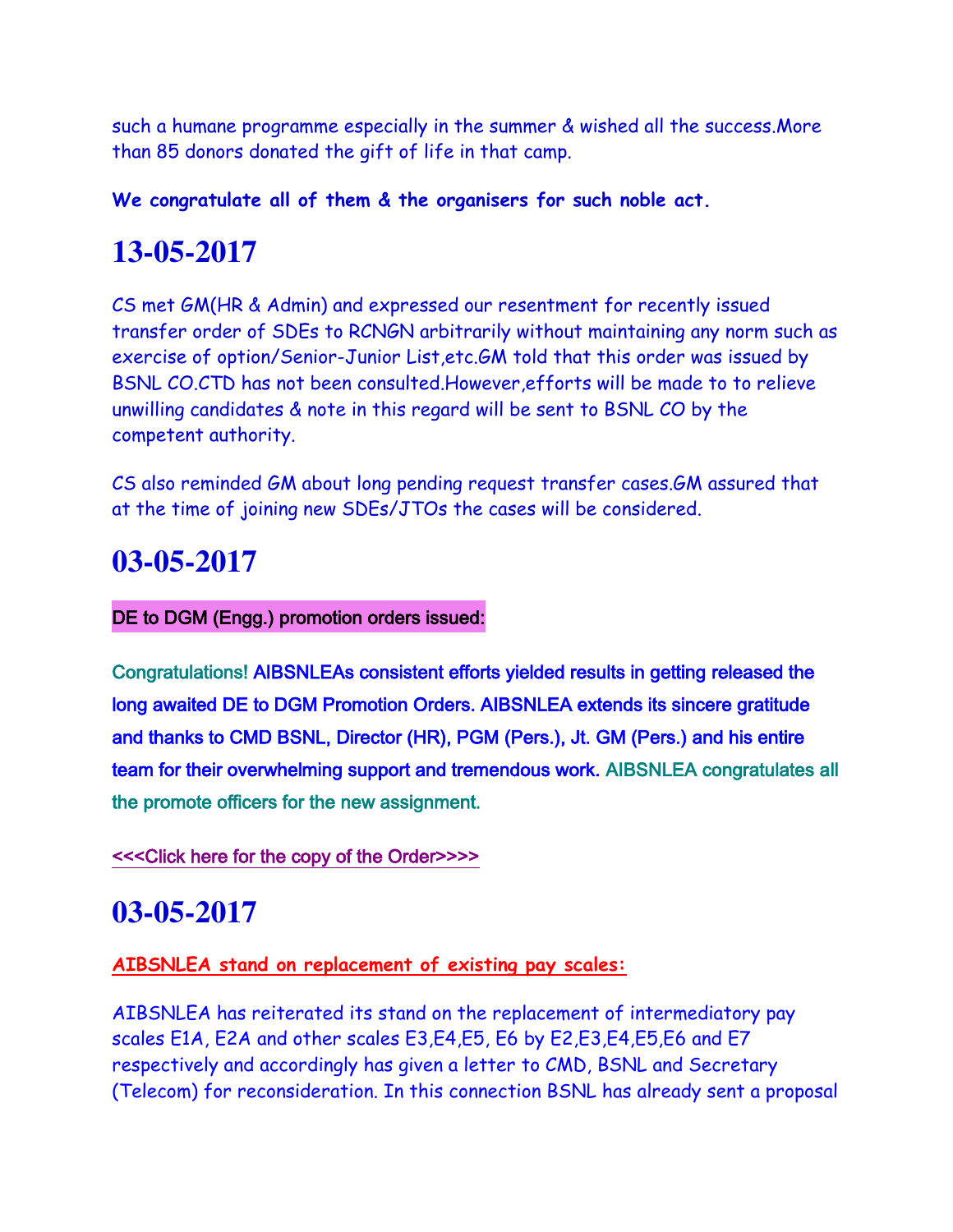to DoT vide letter number 1-13/2015-PAT (BSNL) dated 06.06.2016 for approval wherein-

i ) Pay scale of JTO & SDE (& equivalent executives) may be revised to E2 and E3 respectively as replacement of pre-revised scale of E1A / E2A w.e.f. 01.01.2007.

ii )The pay scales E3, E4, E5 & E6 may be up-graded to E4, E5, E6 & E7 w.e.f. 01.01.2007 in respect of the cadres of Sr. SDE, AGM, DGM and SG-DGM respectively and appropriate changes may accordingly be approved in the BSNL Executive Promotion Policy.

AIBSNLEA is demanding the same for the benefit of all executives. AIBSNLEA represents all disciplines of the executive of BSNL whether it is BSNL absorbed or BSNL recruited, hence trying for benefit of all the cadres. In case, Executive Associations do not insist upon for the approval of above BSNLs proposal then all the Executive Cadres will never forgive them. Moreover replacement of E1A by E2, E2A by E3 and subsequent pay scales E3 by E4, E4 by E5, E5 by E6 and E6 by E7 was first item in the Manifesto of AIBSNLEA for the Membership Verification held in December 2016. AIBSNLEA strongly opposed keeping one Executive in E3 Scale for ten years consequent upon revision of E1A by E2 and E2A by E3 scales.

JTO / JAO promotions will not end at the level of SDE / AO only but they will be promoted to the higher grades also. In view of this all the pay scales have to be up-graded as already accepted and recommended by the BSNL Management.

When AIBSNLEA is demanding up-gradation of scales up-to E-7 grade, how it can be unfortunate? AIBSNLEA has been demanding for the replacement of E1A by E2 and E2A by E3 but it cannot drop the demand of up-gradation of higher scales upto E7 grade since it represents all the cadres of BSNL executives.

In aforesaid proposal financial burden on BSNL towards perks & allowances of the executives would be bare minimum as the executives from the scales E3, E4, E5 and E6 would be simply placed to the next higher scale i.e. E4, E5, E6 & E7 and most of them will not get any financial benefit even of a single penny except those whose stagnation comes to an end. Hence, there would not be any cascading effect.

We therefore, just requested CMD, BSNL to insist upon DoT for approval of this proposal to resolve the problem once for all.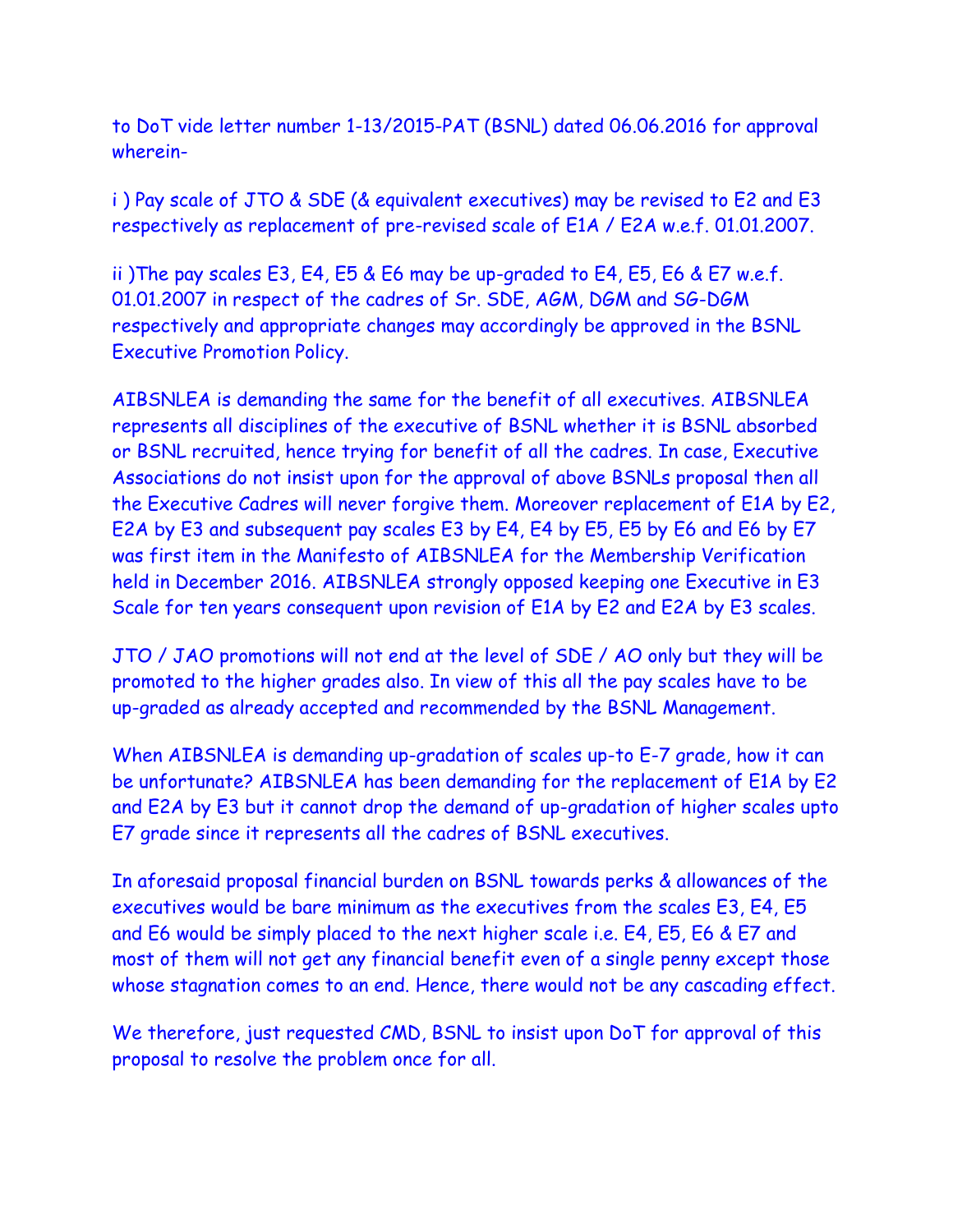We have also requested BSNL Management to persuade for approval of the proposal of deduction of pension contribution payable to DoT on actual pay of an executive instead of the highest of his/her pay scale. This will reduce the additional financial implications on BSNL on account of pension contributions to bare minimum.

However, AIBSNLEA support will continue to AIGETOA for their struggle.

# **03-05-2017**

Circulation of fake order on replacement of E1A and E2A pay scales by E2 and E3 pay scales respectively:

GS discussed with Director (PSU) to confirm the validity of a letter send by him on 01.05.2017 regarding replacement of E1A and E2A pay scales by E2 and E3 pay scales respectively. Director (PSU) informed that NO SUCH ORDER HAS BEEN SIGNED BY HIM. It is a fake order which has been circulated fraudulently by some miscreants(!).

# **01-05-2017**

### **GS Writes to**

1. Shri Anupam Srivastava, CMD BSNL regarding:

(a) The proposal for grant of replacement scales for pre-revised E1A, E2A pay scales for JTOs, SDEs & equivalent cadre – our request to send BSNL's earlier proposal of E2, E3, E4, E5, E6 and E7 Scales for JTO, SDE, Sr. SDE, AGM, DGM and SG-DGM and equivalent posts to DoT.

### [<<<Click here for letter>>>>](http://www.aibsnleachq.in/CMD_E2E3_170501.pdf)

(b) Request for grant of meeting to AIBSNLEA for discussion on the issue of MT Recruitment in BSNL

### [<<<Click here for letter>>>>](http://www.aibsnleachq.in/CMD_170501.pdf)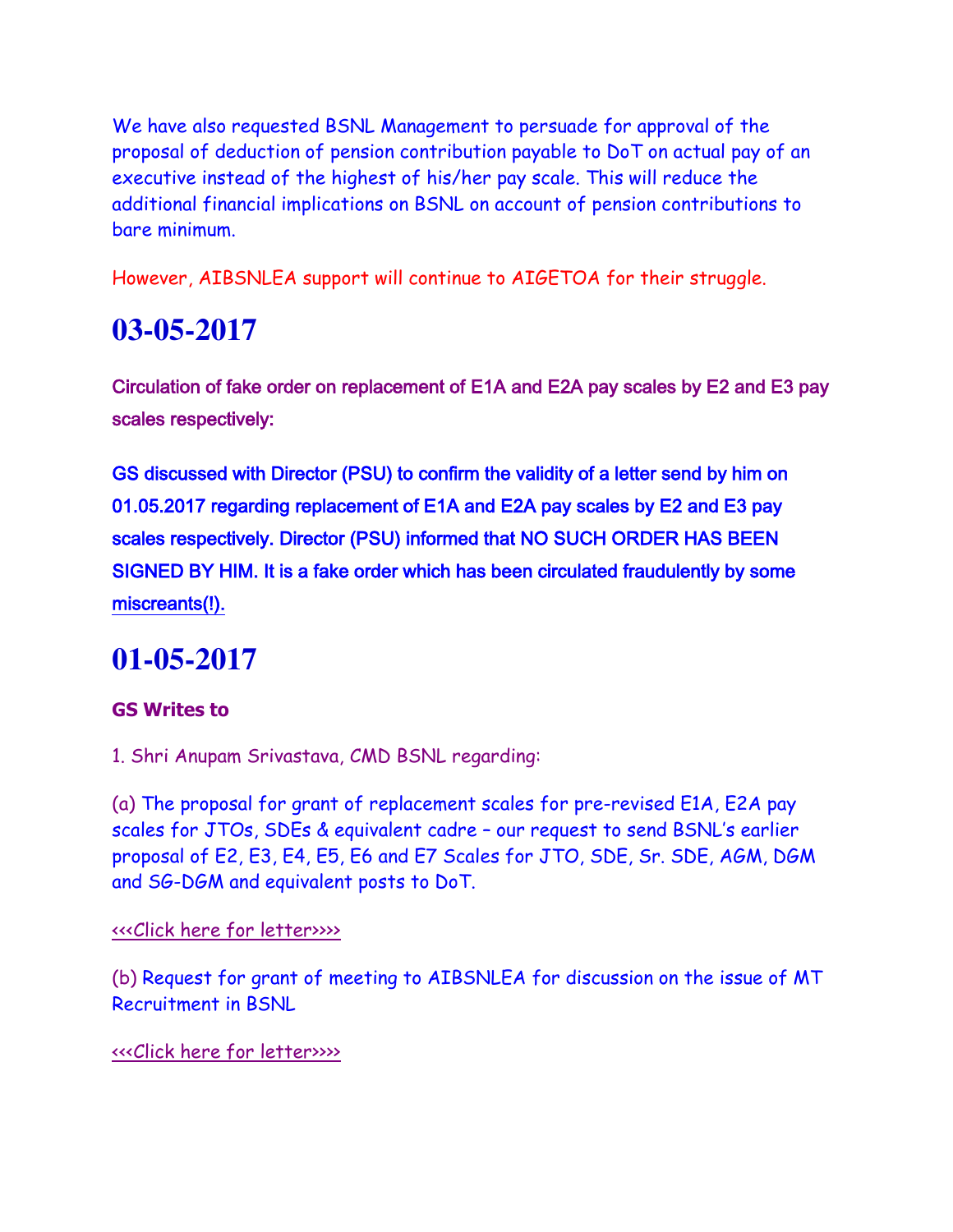**On behalf of AIBSNLEA/CTD we must congratulate our beloved GS for his timely communication to CMD/BSNL reminding of his commitment.Thus the sentiment & right of the seniors will be protected.This reflects the voice of members of AIBSNLEA.**

**So called majority Association who are always befooling executives by their juglery of words trying to escape from their futile agitation by blaming us.We advise them to oil their own machine & stop commenting on other association's democratic right.Our GS knows what is what & DR/BR will again feel the cunningness of the so called number one association very soon for sure.** 

### **01-05-2017**

**Latest Status of DE to DGM(Engg.) promotion orders:** GS, Advisor(North) CHQ, CS Rajasthan Circle met PGM(Pers.) & requested for issuing the DE to DGM(Engg.) promotion orders today itself. PGM(Pers.) mentioned that posting on promotion from DE to DGM(Engg.) are being finalized & after the approval of Director(HR), BSNL Board, 513 DE to DGM(Engg.) promotion orders will be issued by tomorrow. Hence, promotion orders are expected tomorrow only.

### **01-05-2017**

**The following members retired due to superannuation on 30-04-2017:**

1.Com.Biplab Pal JAO/TR & Csah- Member of AIBSNLEA/North Branch

2.Com.Sankar Sardar JAO/TR -Member of AIBSNLEA/South Branch.

**3.Com.Nirmal Kumar Das SDE/BZ/OD- Branch Secretary of Central-II Branch.Com.Das will discharge his duty as BS till next conference.**

**WE WISH ALL THE COMRADES HAPPY,HEALTHY & PEACEFUL RETIRED LIFE !**